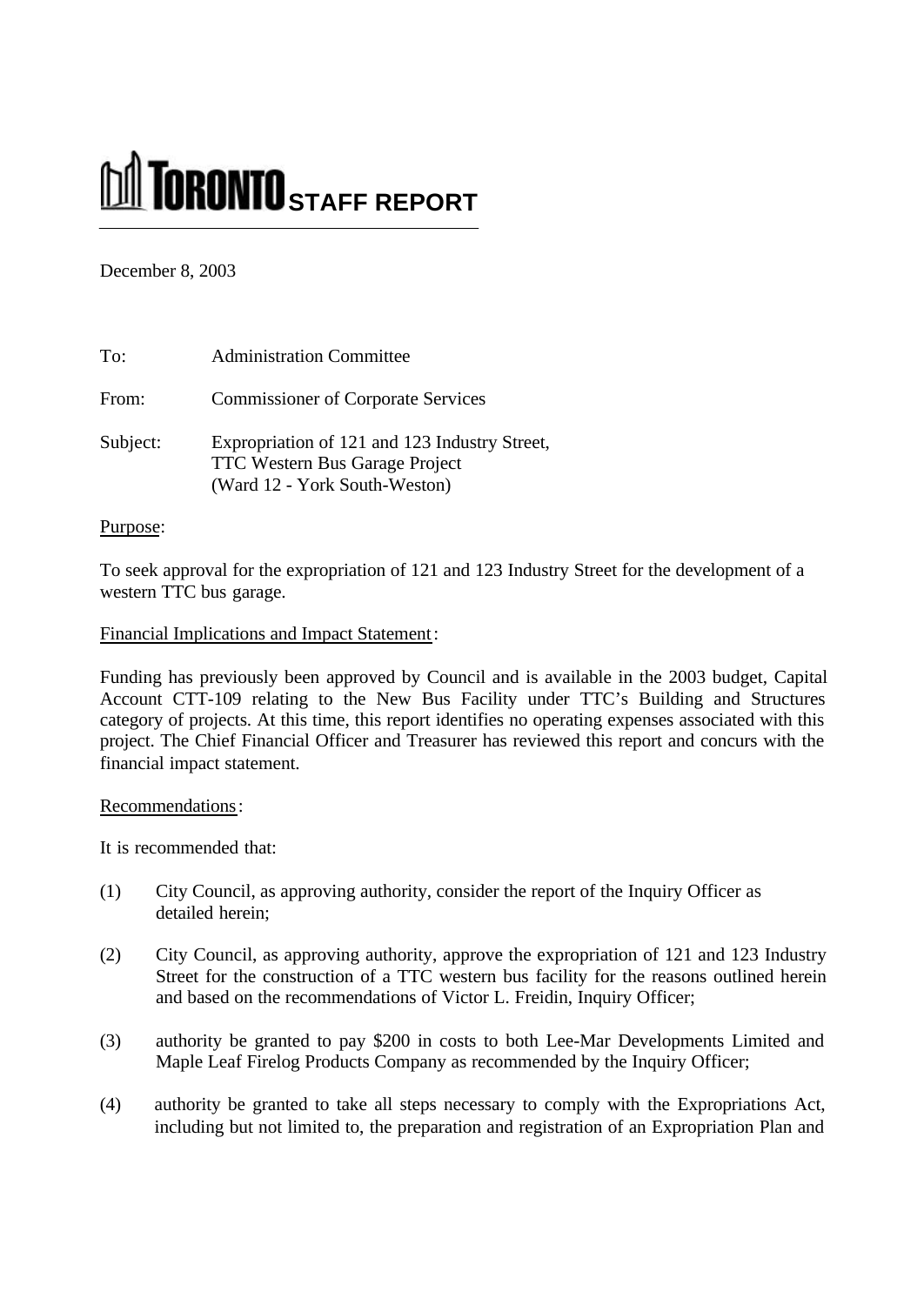the service of Notices of Expropriation, Notices of Election as to a Date for Compensation and Notices of Possession;

- (5) the Director of Real Estate be authorized to sign the Notices of Expropriation and Notices of Possession on behalf of the City;
- (6) leave be granted for introduction of the necessary Bill in Council to give effect thereto; and
- (7) the appropriate City Officials be authorized and directed to take the necessary action to give effect hereto.

### Background:

By approval of Clause No. 23 of Report No. 5 of the Administration Committee, City Council on June 24, 25 and 26, 2003, authorized staff to initiate the expropriation process to acquire all right, title and interest in the lands municipally known as 121 and 123 Industry Street (the "Property") for a future bus garage in the western part of the City. Following the service and publication of the Notices of Application for Approval to Expropriate the Property, both Lee-Mar Developments Limited (the owner) and Maple Leaf Firelog Products Company (the tenant) requested an Inquiry, pursuant to the *Expropriations Act*. The Inquiry was held on November 26, 2003 for the purpose of determining whether the proposed expropriation is fair, sound and reasonably necessary to achieve the City/TTC objectives. The outcome of the Inquiry is summarized in the Report of Victor L. Freidin, Q. C., Inquiry Officer, attached to this report as Schedule C.

#### Comments:

As authorized by City Council, Notices of Application for Approval to Expropriate the Property were served on all the registered owners and published in the newspaper.

The Property details are as follows:

| <b>Property Location:</b> | 121 and 123 Industry Street fronts on the south side of Industry Street as<br>shown in Schedule A and Schedule B. |
|---------------------------|-------------------------------------------------------------------------------------------------------------------|
| Registered Owner:         | Lee-Mar Developments Limited.                                                                                     |
| Legal Description:        | Part of Lot 3, Concession 4 WYS, and Part of Block B, Plan 2562, City of<br>Toronto.                              |
| Lot Size:                 | Approximately 16.3 acres.                                                                                         |
| Lot Description:          | Rectangular in shape with approximately 800 feet of frontage and 888.5<br>feet of depth.                          |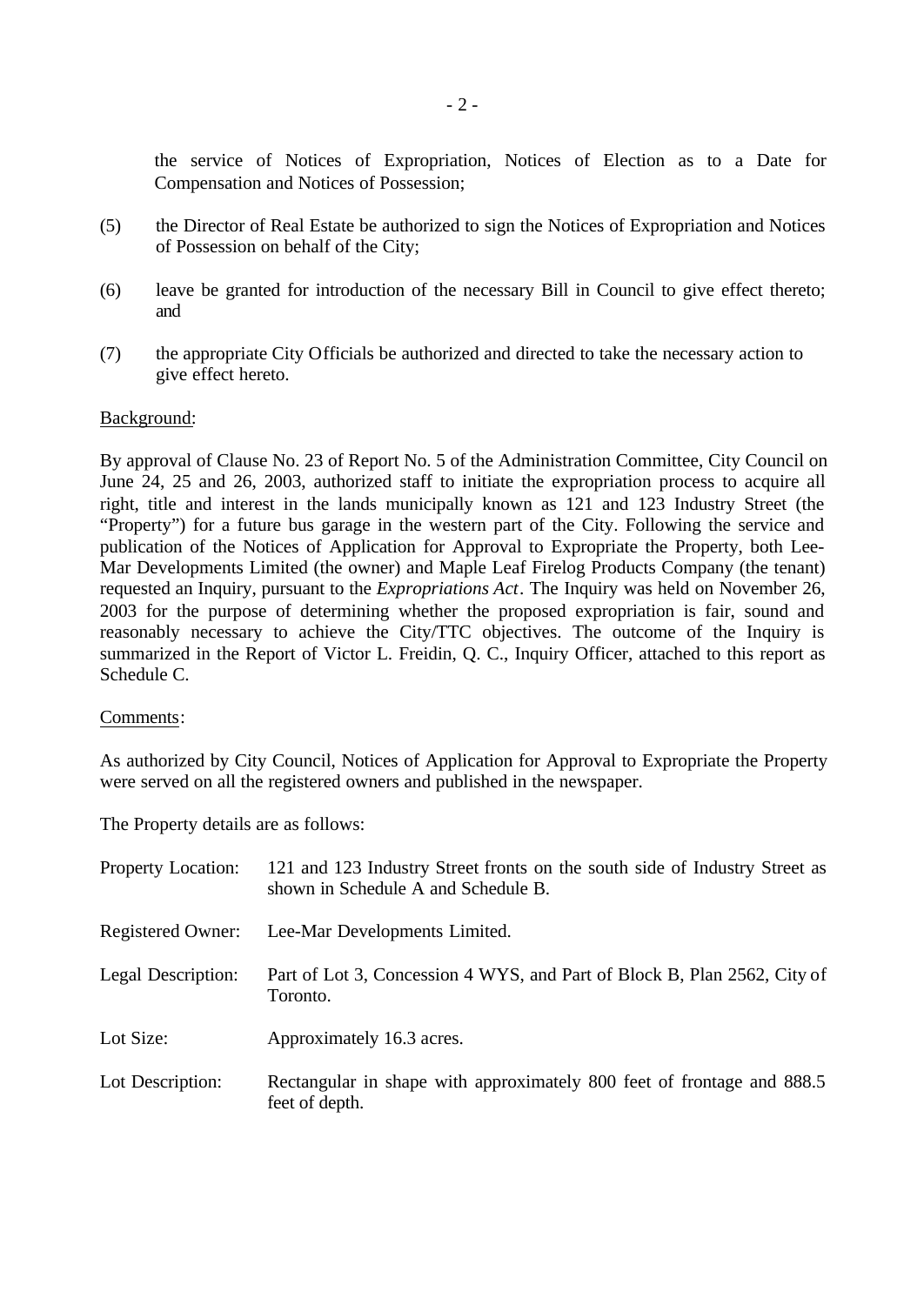- Improvements: Four buildings are on the site totalling approximately 246,183 square feet.
- Tenant: Maple Leaf Firelog Products Company occupies two of the four buildings for the manufacturing and warehousing of firelogs and utilizes approximately two acres of the Property. The balance of the Property is intermittently leased on a month-to-month basis to the film industry.
- Official Plan: The Property has two Official Plan designations in force being "Industrial" for the north-eastern portion (former City of North York) and "Employment" for the south-western portion (former City of York). In the new Official Plan, the Property is designated "Employment District."
- Zoning: The Property has two zoning designations being "M2- Industrial Zone 2" for the north-eastern portion (former City of North York) and "SI-Strategic Industrial Employment Zone" for the south-western portion (former City of York).
- Requirement: The entire site is required.

Under Section 8 of the *Expropriations Act*, City Council, acting as the Approving Authority, must consider the report of the Inquiry Officer, attached as Schedule C, and then approve or not approve the proposed expropriation and provide reasons.

In brief, the Inquiry Officer heard evidence from TTC staff outlining the critical timing to construct a new bus garage facility, explaining the search criteria and defending the decision to acquire this particular property based on those criteria. The site in question meets the majority of those criteria. It is a flat property of the appropriate size and shape, with appropriate zoning and servicing in place, in a location largely unserved by an existing TTC garage and does not require the acquisition of further properties. The focus of cross-examination by the owner and tenant's representatives was that the City had not sufficiently investigated alternative locations and particularly suggesting that insufficient information was available as to the environmental condition of alternative sites.

The Inquiry Officer determined that an Expropriating Authority has wide discretion in terms of identifying its preferred alternative and that it is legitimate for that Authority to set guidelines regarding how to identify sites, including the weight to be given to various factors. He found that the TTC's environmental investigations were defensible. As a result, the Inquiry Officer concluded that, based on all the evidence and argument, the proposed expropriation of the Property is fair, sound and reasonable having regard to the City/TTC objectives. He further recommended that both participants at the hearing be awarded costs of \$200 in accordance with the provisions in the *Expropriations Act*.

Approval to expropriate 121 and 123 Industry Street is required now to ensure that the current schedule for the new bus garage can be met.